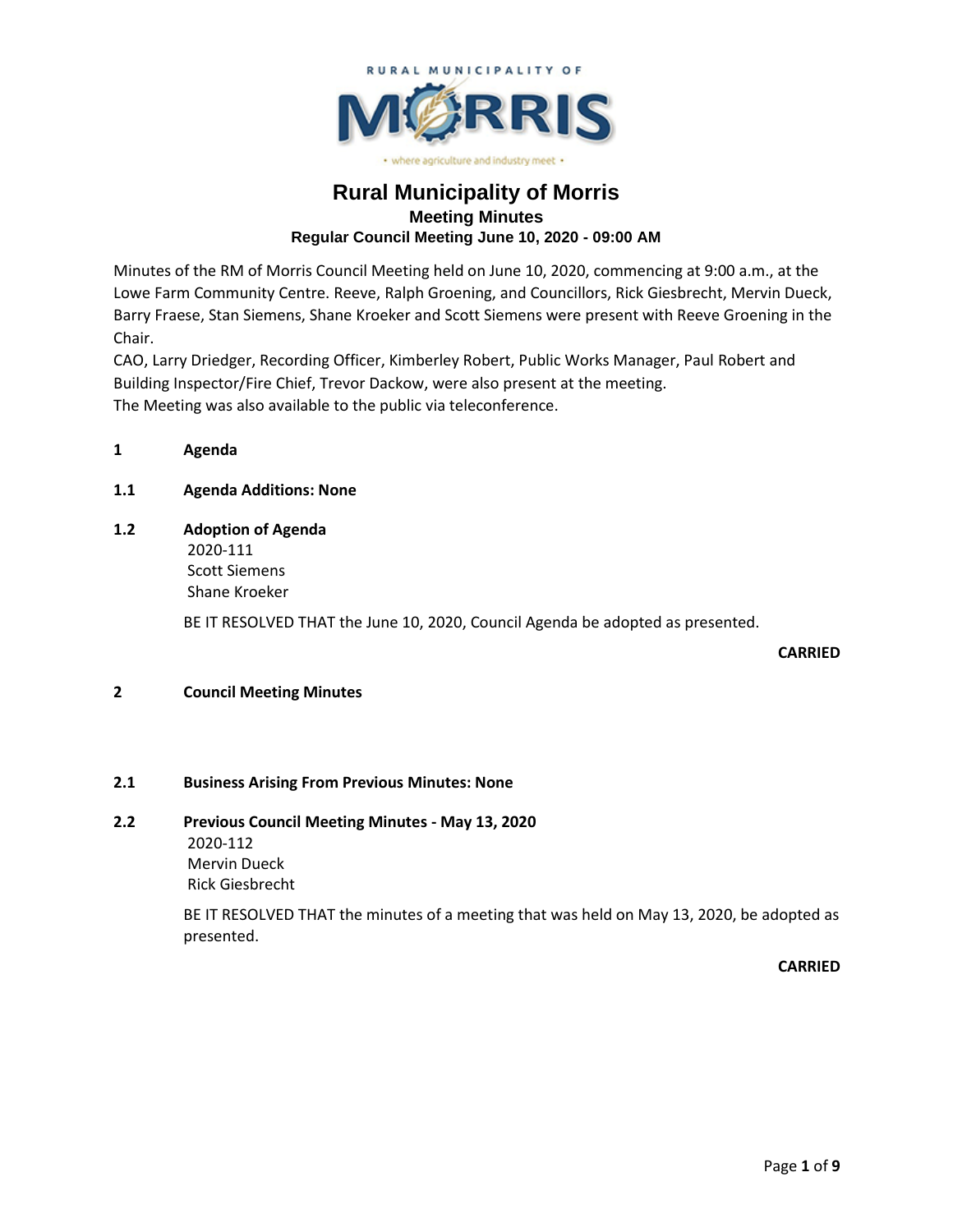#### **3 Finance/Personnel**

### **3.1 Cheque Listing and Employee Earnings**

2020-113 Mervin Dueck Stan Siemens

BE IT RESOLVED THAT the RM of Morris Council approve the accounts as presented from cheque number 202000711 to 202000845 totalling \$806,617.29. AND FURTHER BE IT RESOLVED THAT we approve the payroll earnings as presented.

#### **CARRIED**

### **3.2 RM of Morris Financial Statements - May 2020**

2020-114 Shane Kroeker Rick Giesbrecht

BE IT RESOLVED THAT the RM of Morris Council adopt the May, 2020, Financial Statements as presented.

**CARRIED**

#### **4 Public Hearings**

# **4.1 Open Public Hearing 10:00 a.m.** 2020-115 Shane Kroeker

Rick Giesbrecht

BE IT RESOLVED THAT RM of Morris Council open this Public Hearing for the purpose of hearing any comments or concerns related to the following items:

- Conditional Use Application No. 01/2020 Maple Leaf Foods o/a Ashwood
- Conditional Use Application No. 02/2020 Maple Leaf Foods o/a Clearview
- Conditional Use Application No. 06/2020 Robert Eric Bunkowsky/Steve Tapley & Melody Caron
- Variation Order Application No. 01/2020 Elmer Brandt and Anne Brandt and Rural Municipality of Morris
- Variation Order Application No. 02/2020 Elmer Brandt and Anne Brandt and Rural Municipality of Morris
- Variation Order Application No. 03/2020 Elmer Brandt and Anne Brandt and Rural Municipality of Morris

#### **CARRIED**

#### **4.2 Conditional Use Application No. 01/2020 - Maple Leaf Foods o/a Ashwood**

The CAO gave a brief overview of the proposal to allow the expansion of the existing operation from 1,200 to 1,600 sows in an "AG" General Agricultural Zone. No written letters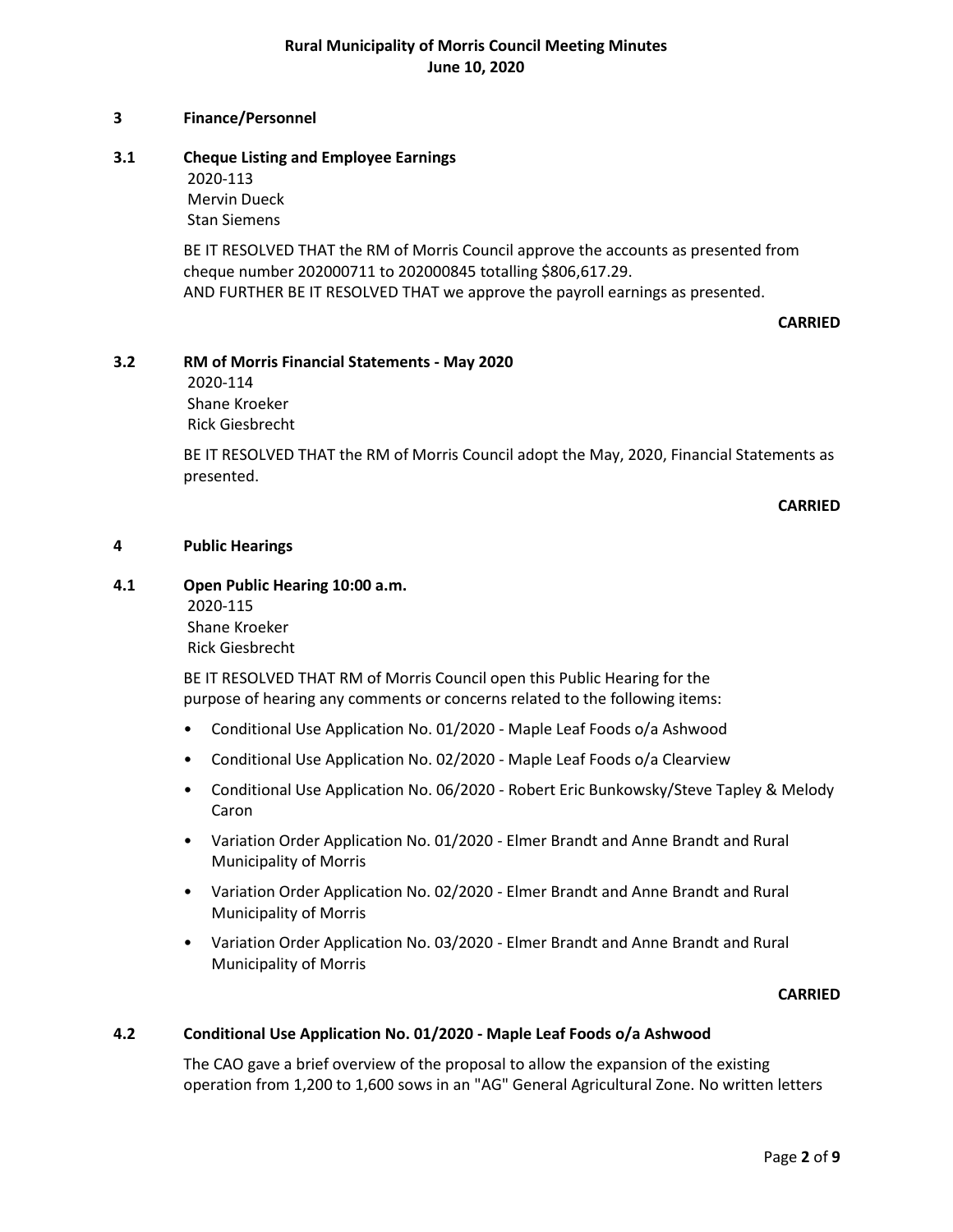were received and no persons attended the hearing to oppose Conditional Use Application No. 01/2020.

### **4.3 Conditional Use Application No. 02/2020 - Maple Leaf Foods o/a Clearview**

The CAO gave a brief overview of the proposal to allow for the expansion of the existing operation from 1,200 to 1,600 sows in an "AG" General Agricultural Zone. No written letters were received and no persons attended the hearing to oppose Conditional Use No. 02/2020.

Mr. Don Malinowski, Senior Planner, from The Province of Manitoba Municipal Relations, attended the Hearing to speak on both Conditional Use Applications No. 1/2020 and 02/2020. Both barns have gone to the Province for Technical Reviews due to the expansion of animal units that is allowed in an "AG" General Agricultural Zone. Mr. Malinowski reviewed the Technical Review Process and confirmed the Committee had no concerns with either proposal.

Ms. Tricia Schmalenberg, Technical Services Manager from Maple Leaf Foods, attended the Hearing to give a brief overview of the proposals for Conditional Use Application No. 1/2020 and 02/2020. Ms. Schmalenberg advised that both barns were purchased in 2017 by Maple Leaf Foods, and came to the realization that the animal units exceeded the allowed number for the zone. The purpose of the applications is a corrective action and there will be actually nothing changing with the operations. Maple Leaf Foods also intends to invest in the sites by converting the barns to an open housing system and making repairs to the earthen manure storage.

# **4.4 Conditional Use Application No. 06/2020 - Robert Eric Bunkowsky/Steve Tapley & Melody Caron**

The CAO gave a brief overview of the proposal to allow for a second residence in a "RR" Restricted Agricultural Use Zone. No written letters were received and no persons attended the hearing to oppose Conditional Use No. 06/2020.

# **4.5 Variation Order Application No. 01/2020 - Elmer Brandt and Anne Brandt and Rural Municipality of Morris**

The CAO gave a brief overview of the proposal to vary the proposed residual parcel from 40 acres to 18.45 acres in an "AR" Restricted Agriculture Zone. No written letters were received and no persons attended the hearing to oppose Variation Order Application No. 01/2020.

# **4.6 Variation Order Application No. 02/2020 - Elmer Brandt and Anne Brandt and Rural Municipality of Morris**

The CAO gave a brief overview of the proposal to vary the proposed residual parcel from 40 acres to 35.64 acres in an "AR" Restricted Agriculture Zone. No written letters were received and no persons attended the hearing to oppose Variation Order Application No. 02/2020.

# **4.7 Variation Order Application No. 03/2020 - Elmer Brandt and Anne Brandt and Rural Municipality of Morris**

The CAO gave a brief overview of the proposal to vary the proposed residual parcel from 40 acres to 21.51 acres in an "AR" Restricted Agriculture Zone. No written letters were received and no persons attended the hearing to oppose Variation Order Application No. 03/2020.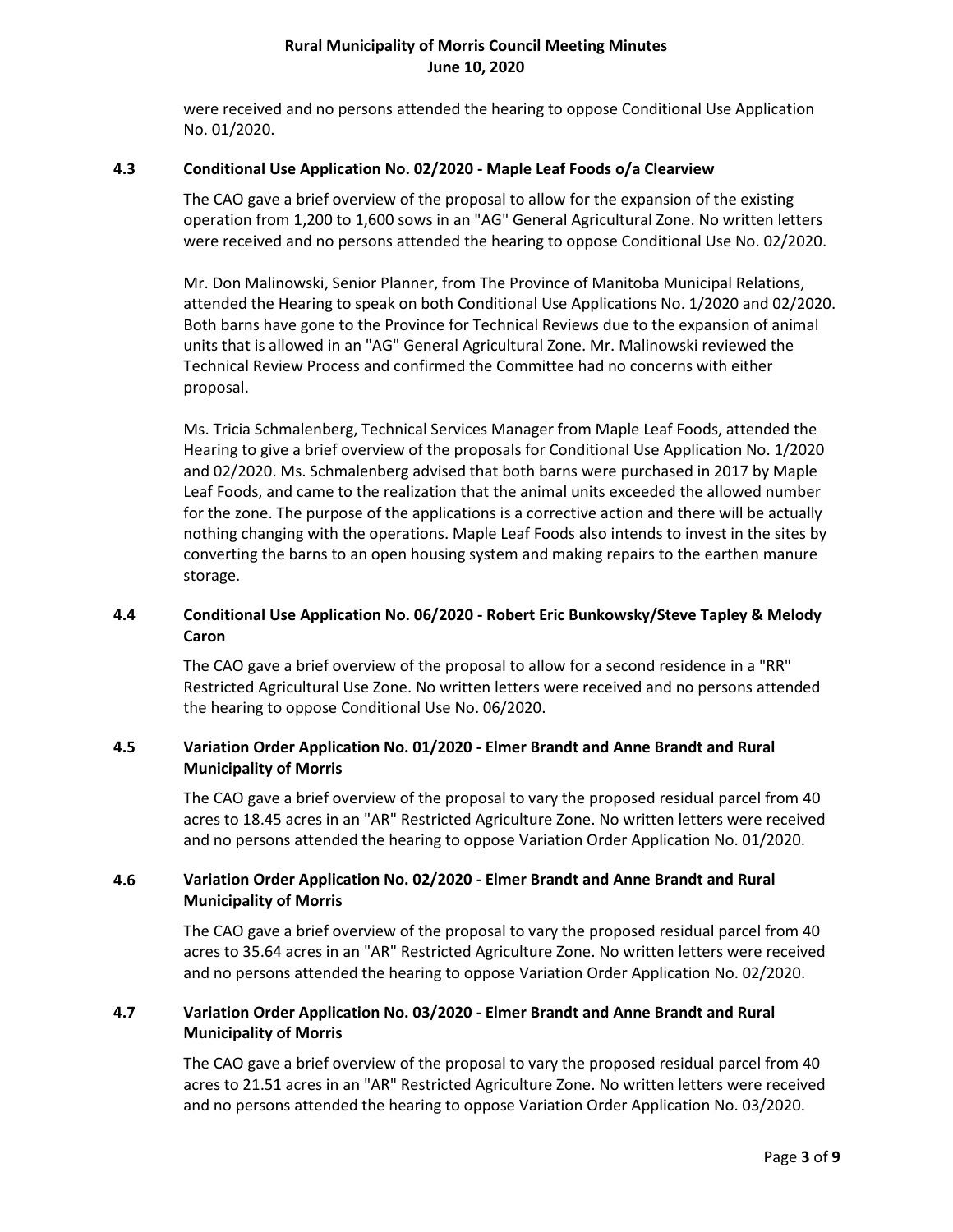# **4.8 Close the Public Hearing**

2020-116 Stan Siemens Barry Fraese

BE IT RESOLVED THAT RM of Morris Council close this Public Hearing.

#### **CARRIED**

#### **5 Delegations: None**

## **6 Action Correspondence: None**

**7 Reports**

### **7.1 Reeve Report**

The RM of Morris Council reviewed the Reeve Report.

# **7.2 Building Permit Value Report & Building Permit Listing - Administration**

The RM of Morris Council reviewed the Building Permit Value Report and the Building Permit Listing.

### **7.3 Building Inspector/Fire Chief Report**

The RM of Morris Council reviewed the Building Inspector/Fire Chief Report. Mr. Dackow reported that fire practices have resumed at all RM of Morris Fire Halls.

#### **7.4 Public Works Manager Report**

#### **Roads:**

• Finished spreading gravel from the stockpile as of Monday.

#### **Ditching:**

• 2.5 miles have been done. Things are moving slow.

#### **Various:**

- Lowe Farm Cemetery We will be adding three more rows of concrete for Monuments at the south-east end;
- We have finished putting top soil and seed in Riverside and Lowe Farm around the Valley Fiber Vaults and excavated areas;
- We have repaired and replaced a large amount of signs and poles;
- Removed dead trees from the old south dyke in Rosenort. Grass seeding will be done in the fall;
- I am obtaining aftermarket quotes for a drive motor for the Kobelco Excavator.

•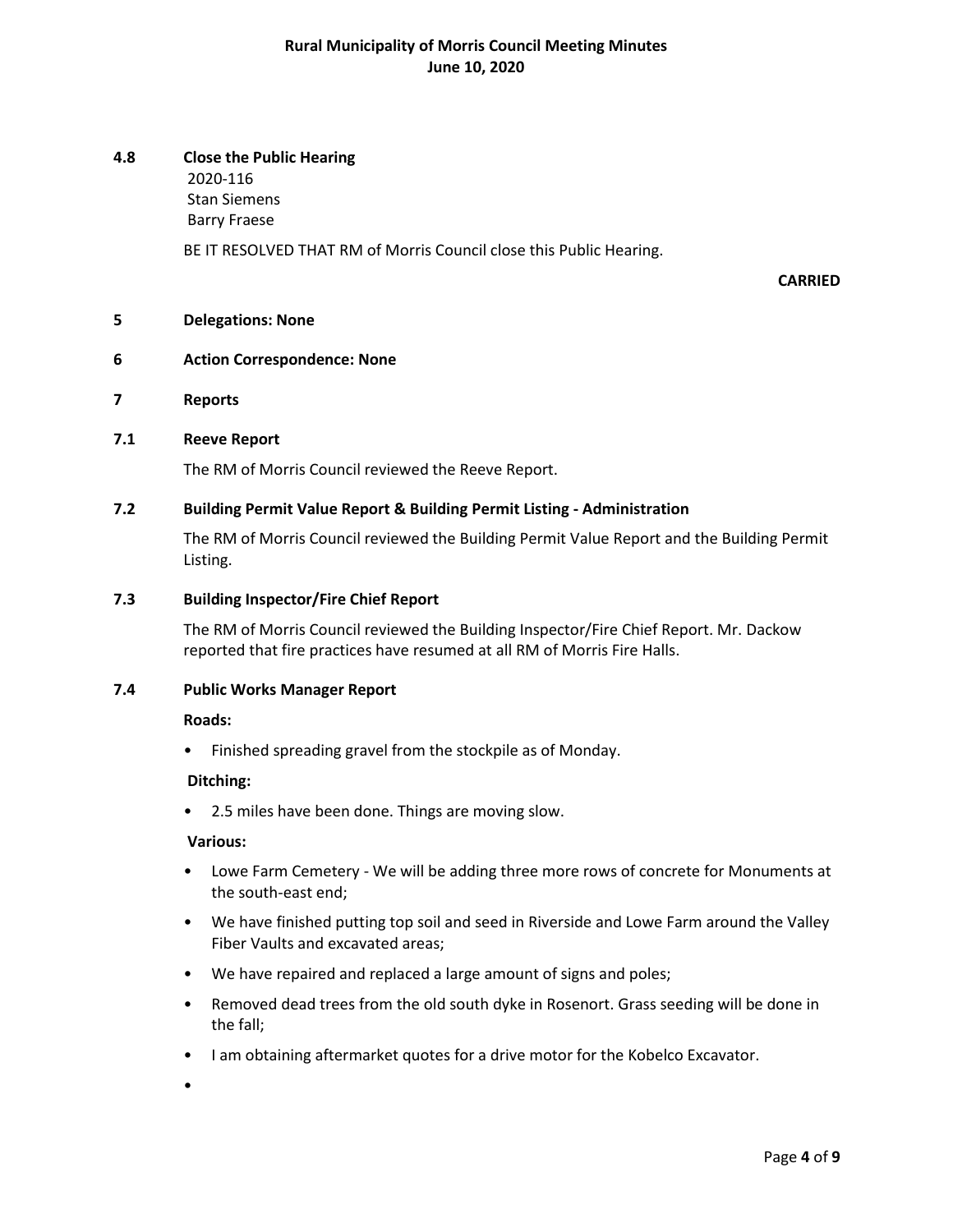### **Additions:**

- Drift soil cleanup has started. 4 miles have been done already;
- The dock in Rosenort will be installed shortly;
- Ditches have been filling with cornstalks. Cleanup is slow.

### **7.5 Council Action Report**

The RM of Morris Council reviewed the Council Action Report.

### **8 Information**

The RM of Morris Council reviewed the following information.

- **8.1 Lowe Farm Recreation Centre Board Meeting Minutes - May 21, 2020**
- **8.2 Rosenort Recreation Centre Board Meeting Minutes - May 13, 2020**
- **8.3 Valley Regional Library Financial Statements and Audit Results - December 31, 2019**
- **8.4 Prairie Rose School Division Board Meeting Highlights - June 1, 2020**
- **8.5 Proposal to Subdivide File No. 4152-17-7649 - Herbert James Goossen - Certificate of Approval**
- **8.6 Proposal to Subdivide File No. 4152-20-7966 - Jacob Benjamin Waldner - Certificate of Approval**
- **8.7 Proposal to Subdivide File No. 4152-20-7974 - Dee Zed Holdings Ltd. - Conditional Approval**
- **8.8 Proposal to Subdivide File No. 4152-20-7953 - SW 1/4 10-5-1W, Donald Eugene Brown and Geraldine Anne Brown - Certificate of Approval**
- **8.9 Minister of Municipal Relations, Honourable Rochelle Squires - Correspondence**
- **8.10 Pier Solutions/Fort Richmond Construction Inc. - Bridge Inspection Reports**

#### **8.11 Morris Standpipe Plan**

The Public Works Manager is currently in contact with Pembina Valley Water Co-op. At this time, it is unknown when or if the standpipe will be in operation.

#### **8.12 Lagoon Straw Cover Exemption - Mr. Leighton Siemens - Lagoon Enzyme Invoices**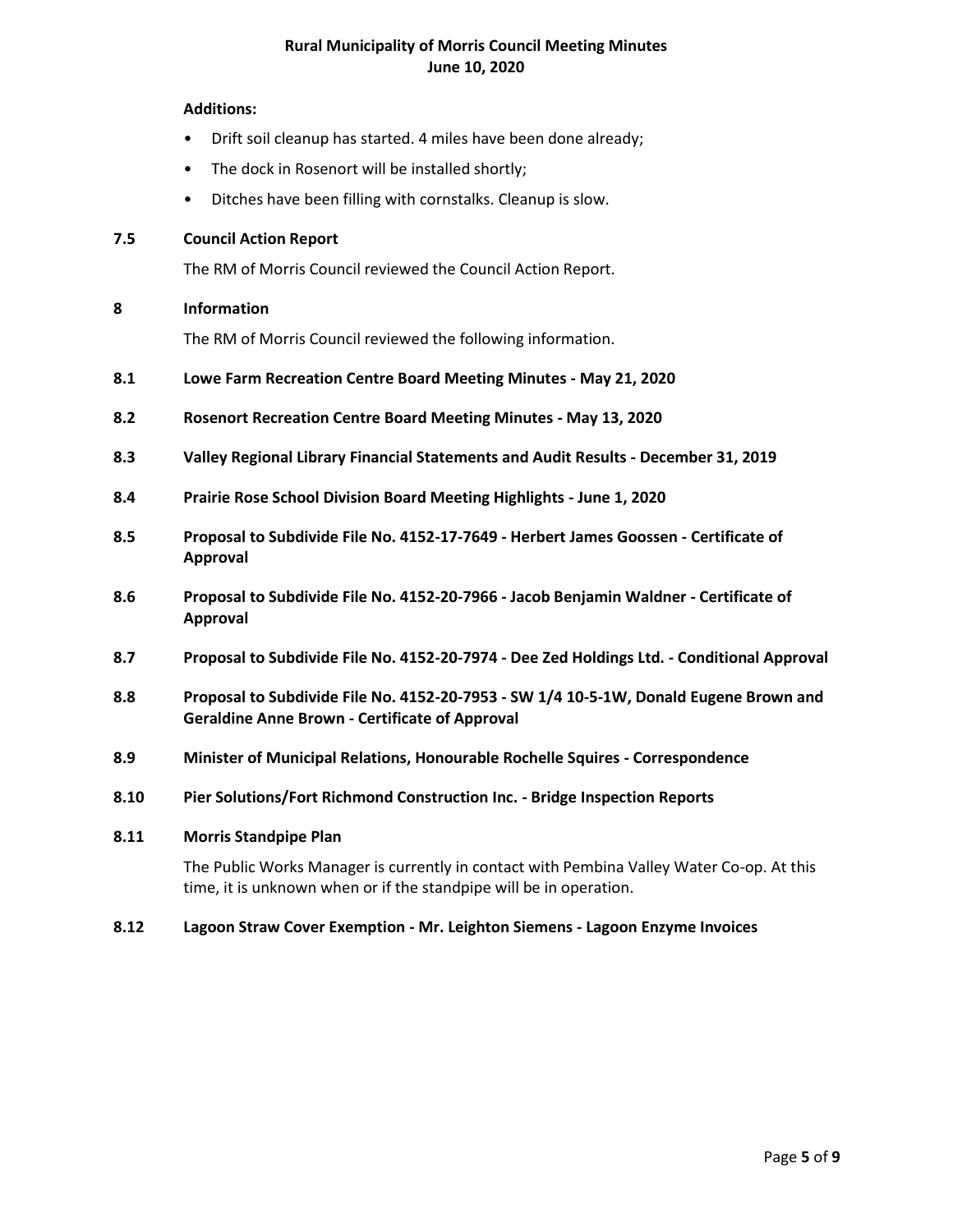#### **9 Other Business**

# **9.1 Conditional Use Application No. 01/2020 - Maple Leaf Foods o/a Ashwood**

2020-117 Mervin Dueck

Stan Siemens

BE IT RESOLVED THAT the RM of Morris Council approve Conditional Use Application No. 01/2020 for Maple Leaf Foods o/a Ashwood, SW 1/4 30-6-1W & Part of NW 1/4 30-6-1W, be approved as applied for, to expand the existing operation from 1,200 to 1,600 sows in an "AG" General Agricultural Zone with the following conditions:

- Comply with all Provincial Safeguards as presented in the attached Provincial Livestock Technical Review
- THAT all the conditions outlined in the previous Conditional Use Permit continue

#### **CARRIED**

### **9.2 Conditional Use Application No. 02/2020 - Maple Leaf Foods o/a Clearview**

2020-118 Shane Kroeker Barry Fraese

BE IT RESOLVED THAT the RM of Morris Council approve Conditional Use Application No. 02/2020 for Maple Leaf Foods o/a Clearview, NW 1/4 30-6-1W, be approved as applied for, to expand the existing operation from 1,200 to 1,600 sows in an "AG" General Agricultural Zone with the following conditions:

- Comply with all Provincial Safeguards as presented in the attached Provincial Livestock Technical Review
- THAT all the conditions outlined in the previous Conditional Use Permit continue

#### **CARRIED**

# **9.3 Conditional Use Application No. 06/2020 - Robert Eric Bunkowsky/Steve Tapley & Melody Caron**

2020-119 Scott Siemens Barry Fraese

BE IT RESOLVED THAT the RM of Morris Council approve the Conditional Use Application for Robert Eric Bunkowsky, Steve Tapley and Melody Caron, NW 22-6-1W, 2128 PR 205W, Roll No. 72100, to allow for a second residence in a "RR" Restricted Agricultural Use Zone with the following conditions:

- Any and all costs related to the installation of any additional access driveways and roadways that may be required, shall be their responsibility
- Any and all costs related to the installation of a separate water, utility, sewer or other infrastructure that may be required, shall be their responsibility
- If the applicant constructs the second dwelling on a permanent basement then the second residence shall install a separate water connection to service said dwelling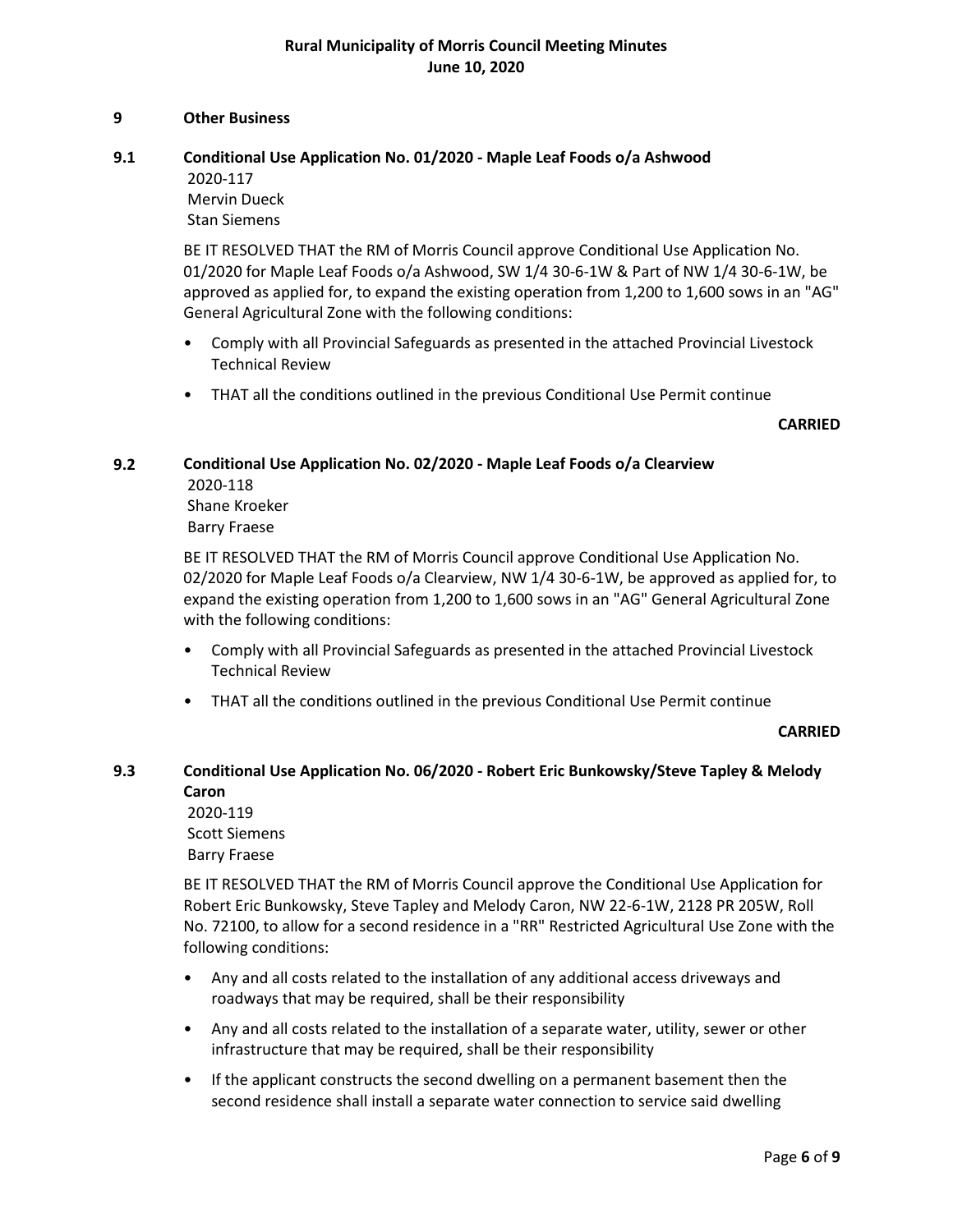• If the applicant constructs the second dwelling on a permanent basement then the property must be appropriately sub-divided prior to any future re-sale

#### **CARRIED**

# **9.4 Variation Order Application No. 01/2020 - Elmer Brandt and Anne Brandt and Rural Municipality of Morris**

2020-120 Stan Siemens Rick Giesbrecht

BE IT RESOLVED THAT the RM of Morris Council approve the Variation Order Application No. 01/2020, for Elmer Brandt, Anne Brandt and the Rural Municipality of Morris, Lot 2, Plan 16518, to vary the proposed residual parcel from 40 acres to 18.45 acres in an "AR" Restricted Agriculture Zone.

# **CARRIED**

# **9.5 Variation Order Application No. 02/2020 - Elmer Brandt and Anne Brandt and Rural Municipality of Morris**

2020-121 Mervin Dueck Shane Kroeker

BE IT RESOLVED THAT the RM of Morris Council approve the Variation Order Application No. 02/2020, for Elmer Brandt, Anne Brandt and the Rural Municipality of Morris, Lot 2, Plan 41824, to vary the proposed residual parcel from 40 acres to 35.64 acres in an "AR" Restricted Agriculture Zone.

# **CARRIED**

# **9.6 Variation Order Application No. 03/2020 - Elmer Brandt and Anne Brandt and Rural Municipality of Morris** 2019-122

Stan Siemens Barry Fraese

BE IT RESOLVED THAT the RM of Morris Council approve the Variation Order Application No. 03/020, for Elmer Brandt, Anne Brandt and the Rural Municipality of Morris, Lot 5, Plan 16518, to vary the proposed residual parcel from 40 acres to 21.51 acres in an "AR" Restricted Agriculture Zone.

# **CARRIED**

# **9.7 AECOM Canada Ltd. Water Distribution Planning & Design - Phase 1 Upgrade Proposal** 2020-123

Mervin Dueck Scott Siemens

BE IT RESOLVED THAT the RM of Morris Council approve the Water Distribution Plan from AECOM Canada Ltd., as presented.

# **CARRIED**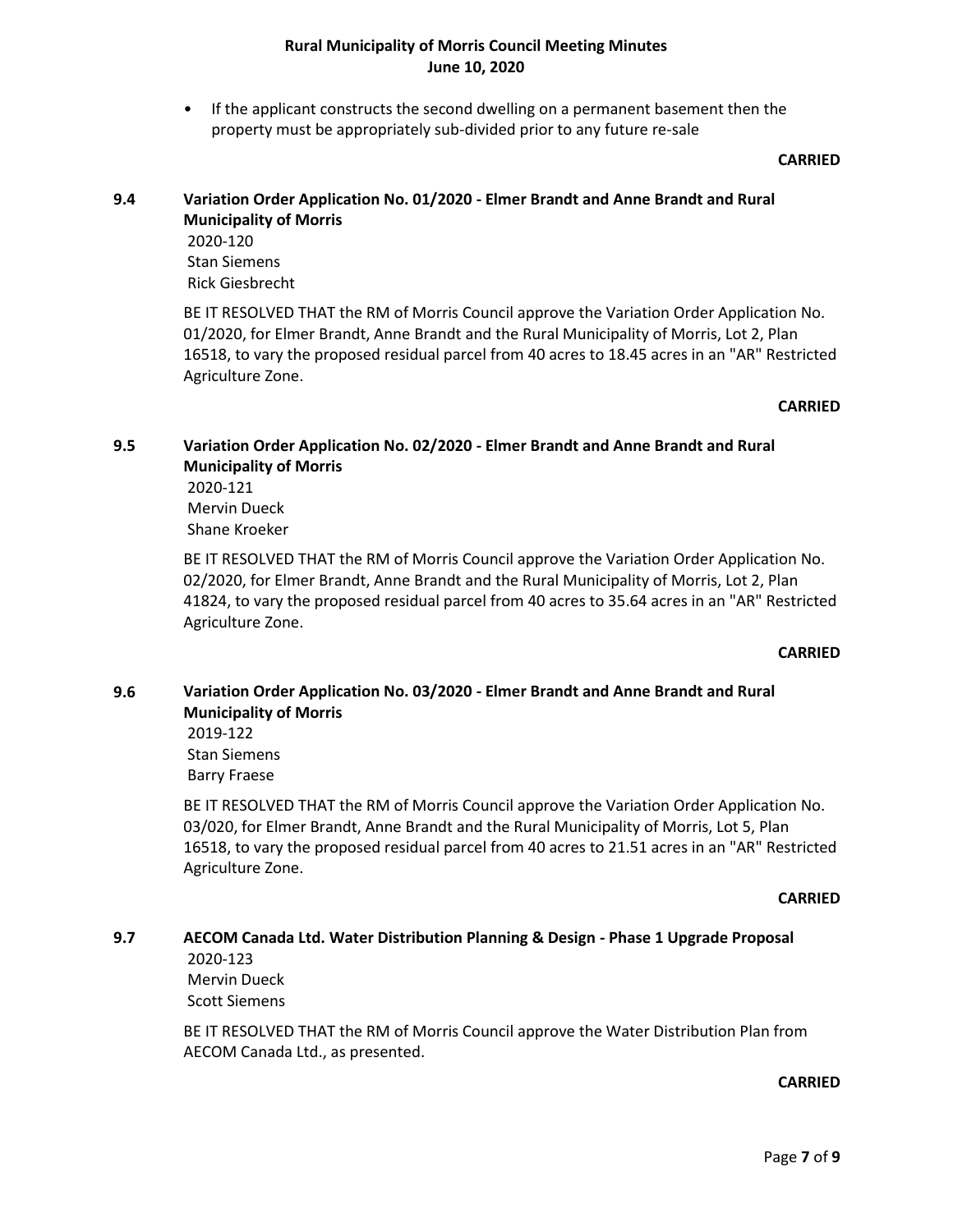#### **9.8 Equipment Purchase - Excavator**

2020-124 Stan Siemens Rick Giesbrecht

BE IT RESOLVED THAT the RM of Morris Council approve the purchase of the 2019 John Deere 210G Excavator from Brandt Tractor Ltd., in the amount of \$322,000.00., including all applicable taxes.

#### **CARRIED**

#### **9.9 Equipment Purchase - Mower**

2020-125 Barry Fraese Stan Siemens

BE IT RESOLVED THAT the RM of Morris Council approve the purchase of a 2020 Farm King Y755G Mower in the amount of \$4,295.00, plus applicable taxes from Rosenort Motors Ltd.

#### **CARRIED**

#### **9.10 Manitoba Hydro - Street Light Installation**

2020-126 Scott Siemens Rick Giesbrecht

BE IT RESOLVED THAT the RM of Morris Council authorizes Manitoba Hydro to make the following changes to the street lighting system in the Rosenort, RM of Morris, as presented. IT IS FURTHER RESOLVED that the RM of Morris Council agrees that this Resolution will constitute an amendment to the street lighting contract now in force between Manitoba Hydro and the RM of Morris dated June 3, 2020.

#### **CARRIED**

# **9.11 In Camera - Personnel Discussion**

2020-127 Stan Siemens Scott Siemens

BE IT RESOLVED THAT the RM of Morris Council go in-camera for discussion.

#### **CARRIED**

# **9.12 Out of Camera - Open Meeting**

2020-128 Shane Kroeker Barry Fraese

BE IT RESOLVED THAT the RM of Morris Council go back into open meeting.

**CARRIED**